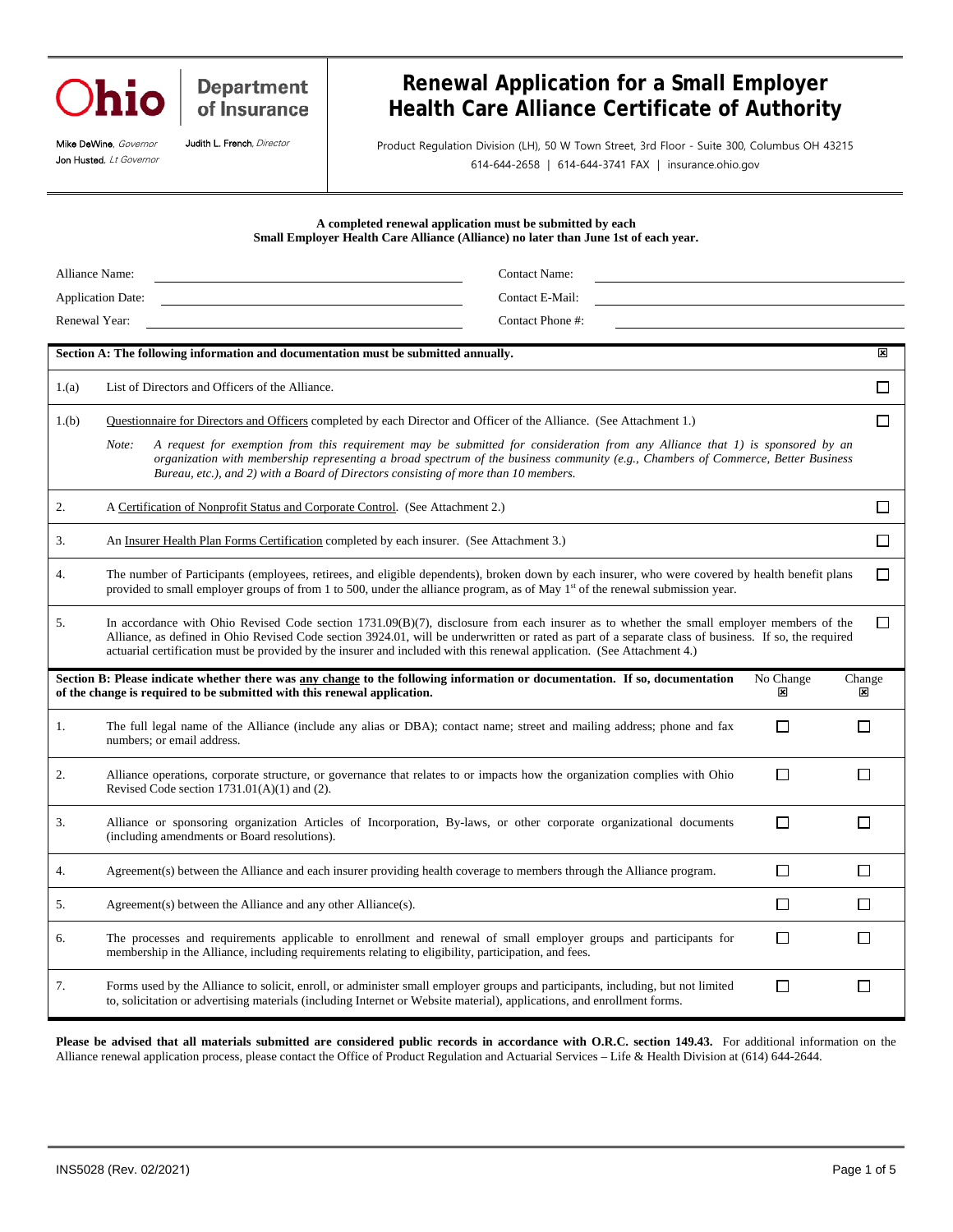### **Small Employer Health Care Alliance Questionnaire for Directors and Officers**

This form must be completed and signed by each Director and Officer of the Small Employer Health Care Alliance and submitted annually to the Ohio Department of Insurance (ODI) with the Certificate of Authority Renewal Application.

| Name:                                                                                                                                                                                                  |  |  |  |  |  |
|--------------------------------------------------------------------------------------------------------------------------------------------------------------------------------------------------------|--|--|--|--|--|
| Address:                                                                                                                                                                                               |  |  |  |  |  |
| Please check all that apply to the person completing this questionnaire:                                                                                                                               |  |  |  |  |  |
| Alliance Director<br>$\Box$ Alliance Officer / Specify Office(s) Held:                                                                                                                                 |  |  |  |  |  |
|                                                                                                                                                                                                        |  |  |  |  |  |
| Director/Officer Information:                                                                                                                                                                          |  |  |  |  |  |
| Full Name:                                                                                                                                                                                             |  |  |  |  |  |
| Address:                                                                                                                                                                                               |  |  |  |  |  |
| Phone No.:<br>Email Address:                                                                                                                                                                           |  |  |  |  |  |
|                                                                                                                                                                                                        |  |  |  |  |  |
| Please provide complete answers to each of the following questions. If additional space is needed, please attach a separate sheet(s) and<br>reference the applicable question number(s).               |  |  |  |  |  |
| 1. Do you have a professional, financial, or familial affiliation with any of the following?                                                                                                           |  |  |  |  |  |
| An insurance company, health insuring corporation, or any other person, firm, or corporation that sells insurance,<br>Yes<br>$\Box$ No<br>a)                                                           |  |  |  |  |  |
| A health care provider,<br>Yes<br>$\Box$ No<br>b)                                                                                                                                                      |  |  |  |  |  |
| An organization or person representing any of the entities listed in items (a) and (b), including officers, trustees, or<br>Yes<br>l No<br>c)<br>directors, or                                         |  |  |  |  |  |
| Anyone employed by the Ohio Department of Insurance.<br>$\Box$ Yes<br>$\Box$ No<br>d)                                                                                                                  |  |  |  |  |  |
| 2. If you answered yes to any of items a) through d) of Question 1, please provide the name, address, and a description of the type and scope of your<br>affiliation with each organization or person. |  |  |  |  |  |
|                                                                                                                                                                                                        |  |  |  |  |  |
|                                                                                                                                                                                                        |  |  |  |  |  |
|                                                                                                                                                                                                        |  |  |  |  |  |
|                                                                                                                                                                                                        |  |  |  |  |  |
|                                                                                                                                                                                                        |  |  |  |  |  |
|                                                                                                                                                                                                        |  |  |  |  |  |
|                                                                                                                                                                                                        |  |  |  |  |  |
|                                                                                                                                                                                                        |  |  |  |  |  |
|                                                                                                                                                                                                        |  |  |  |  |  |
|                                                                                                                                                                                                        |  |  |  |  |  |
| I hereby certify that the information provided on this questionnaire is true and correct to the best of my knowledge and belief.                                                                       |  |  |  |  |  |

Signature: Date: Date: Date: Date: Date: Date: Date: Date: Date: Date: Date: Date: Date: Date: Date: Date: Date: Date: Date: Date: Date: Date: Date: Date: Date: Date: Date: Date: Date: Date: Date: Date: Date: Date: Date: D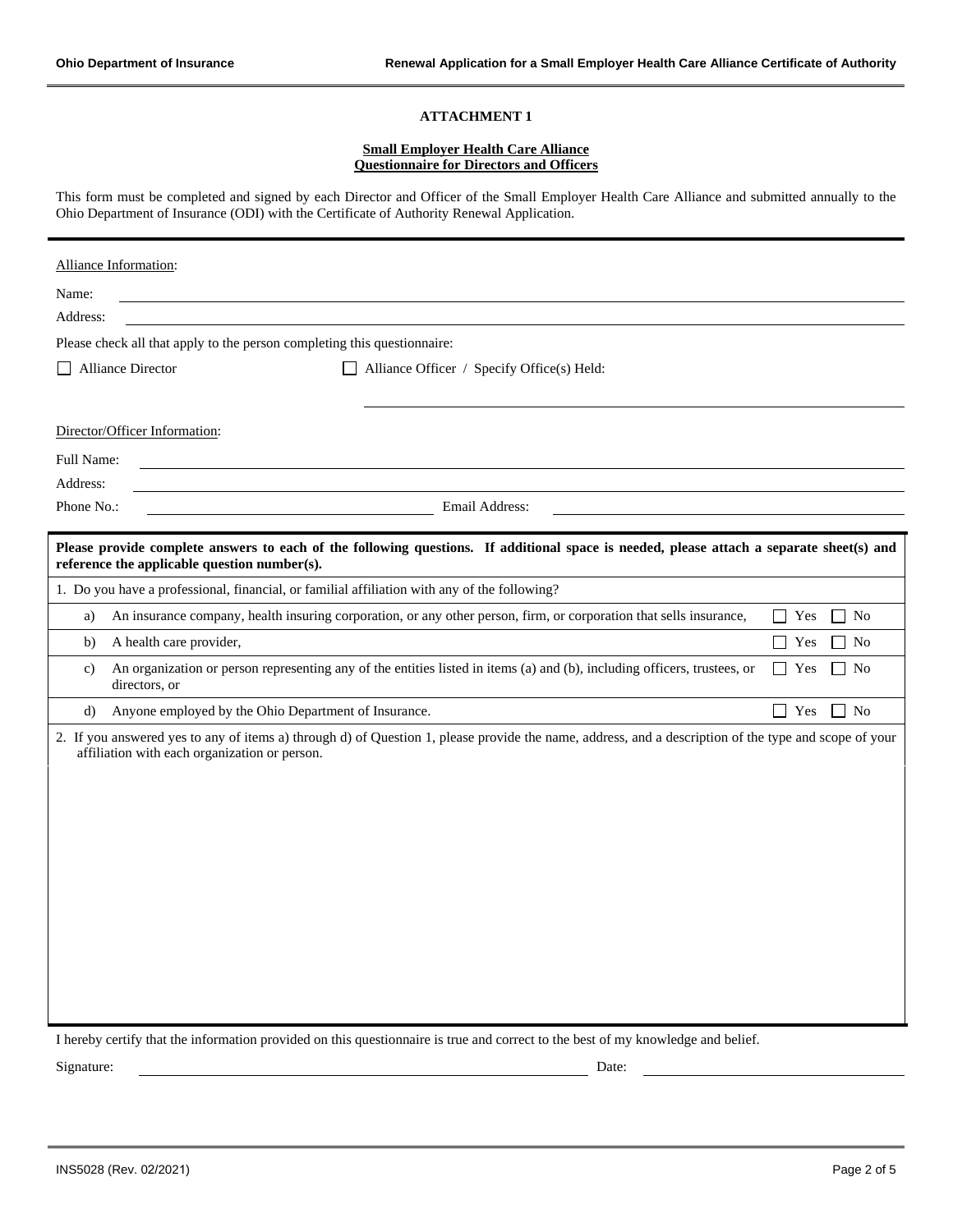#### **Small Employer Health Care Alliance Certification of Nonprofit Status and Corporate Control**

This form must be completed and signed by a Director or authorized Officer of the Small Employer Health Care Alliance and submitted annually to the Ohio Department of Insurance (ODI) with the Certificate of Authority Renewal Application.

## **Section 1**

Small Employer Health Care Alliance Name:

Sponsoring Organization:

I, , a Director or duly authorized Officer of the Small Employer Health Care Alliance (Alliance) or sponsoring organization named above, do hereby certify that:

In accordance with Ohio Revised Code (ORC) section 1731.01(A)(1)(a) or 1731.01(A)(2), the Alliance named above is a nonprofit corporation or association, or is controlled by one or more nonprofit corporations or associations.

**And**

In accordance with ORC section  $1731.01(A)(1)(d)$ , the Alliance identified above is not directly or indirectly controlled by any insurance company, person, firm or corporation that sells insurance, any provider, or by persons who are officers, trustees, or directors of such enterprises. **Or**

In accordance with ORC section 1731.01(A)(1)(e), the Alliance identified above is comprised of members who are either insurance agents or providers, and is controlled by the organization's members or by the organization itself, and elects to offer health insurance exclusively to any or all of the following: (i) Employees and retirees of the organization; (ii) Insurance agents and providers that are members of the organization; (iii) Employees and retirees of the agents or providers specified in division  $(A)(1)(e)(ii)$  of this section; (iv) Families and dependents of the employees, providers, agents, and retirees specified in divisions  $(A)(1)(e)(i)$ ,  $(A)(1)(e)(ii)$ , and  $(A)(1)(e)(iii)$  of this section.

Signature: Date: Date: Date: Date: Date: Date: Date: Date: Date: Date: Date: Date: Date: Date: Date: Date: Date: Date: Date: Date: Date: Date: Date: Date: Date: Date: Date: Date: Date: Date: Date: Date: Date: Date: Date: D Title: Phone No.: **Email Address:** Email Address:

#### **Section 2**

List and briefly describe all contractual arrangements, not contained in Alliance-Insurer agreement(s) or agreement(s) with another Alliance already provided to the Ohio Department of Insurance, that relate to or impact operations of the Alliance Program, including, but not limited to, administrative or marketing services agreements, wellness programs, or brokerage agreements.

Section 2 Completed for (Alliance or sponsoring organization name):

By:

Signature: Date: Date: Date: Date: Date: Date: Date: Date: Date: Date: Date: Date: Date: Date: Date: Date: Date: Date: Date: Date: Date: Date: Date: Date: Date: Date: Date: Date: Date: Date: Date: Date: Date: Date: Date: D

Title:

Phone No.: <u>International Communications</u> Email Address:

INS5028 (Rev. 02/2021) Page 3 of 5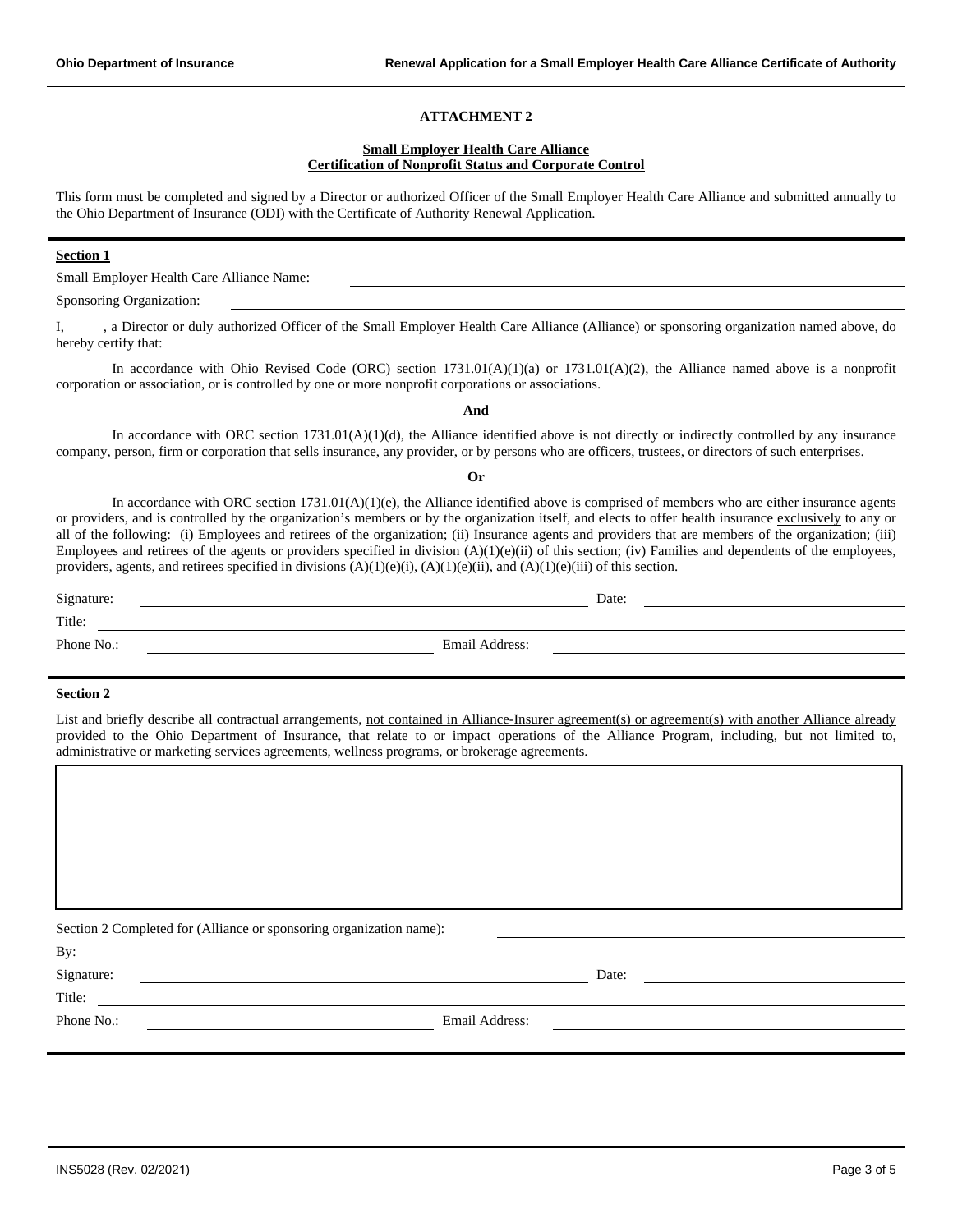### **Small Employer Health Care Alliance Health Plan Insurer Forms Certification**

This form must be completed and signed by **each Insurer** that offers or provides health benefit plan coverage to members of the Small Employer Health Care Alliance (Alliance) and submitted annually to the Ohio Department of Insurance (ODI) with the Certificate of Authority Renewal Application.

| Small Employer Health Care Alliance (Alliance) Information:                                                                                                                                                                                                         |                                                       |
|---------------------------------------------------------------------------------------------------------------------------------------------------------------------------------------------------------------------------------------------------------------------|-------------------------------------------------------|
| Alliance Name:                                                                                                                                                                                                                                                      |                                                       |
| Address:<br>,我们也不能在这里的时候,我们也不能在这里的时候,我们也不能会不能会不能会不能会不能会不能会不能会不能会不能会不能会。<br>第2012章 我们的时候,我们的时候,我们的时候,我们的时候,我们的时候,我们的时候,我们的时候,我们的时候,我们的时候,我们的时候,我们的时候,我们的时候,我                                                                                                         |                                                       |
| <b>Insurer Information:</b>                                                                                                                                                                                                                                         |                                                       |
| <b>Insurer Name:</b>                                                                                                                                                                                                                                                |                                                       |
| Address:<br><u> 1989 - Andrea Santa Alemania, amerikana amerikana amerikana amerikana amerikana amerikana amerikana amerikan</u>                                                                                                                                    |                                                       |
|                                                                                                                                                                                                                                                                     |                                                       |
| <u> 1989 - Johann Stoff, fransk politik (f. 1989)</u>                                                                                                                                                                                                               | (Name).                                               |
| <u> 1989 - Jan Samuel Barbara, martxa al II-lea (h. 1989).</u>                                                                                                                                                                                                      | (Title),                                              |
| a duly authorized representative of                                                                                                                                                                                                                                 | (Insurer Name),                                       |
| certify that all health benefit plan forms and rates, that are required to be filed with the Ohio Department of Insurance (ODI), are now or                                                                                                                         |                                                       |
| will be on file at ODI prior to the time such plans or rates are offered to any eligible participant under the Alliance program of                                                                                                                                  |                                                       |
| (Alliance Name).<br><u> 1989 - Jan Samuel Barbara, margaret eta idazlea (h. 1989).</u>                                                                                                                                                                              |                                                       |
|                                                                                                                                                                                                                                                                     |                                                       |
|                                                                                                                                                                                                                                                                     |                                                       |
| Signature:<br>Date:<br><u> 1989 - Jan Samuel Barbara, margaret eta idazlea (h. 1982).</u>                                                                                                                                                                           | <u> 1989 - Johann Stoff, fransk politik (d. 1989)</u> |
| Phone No.:<br>Email Address:<br><u> 1989 - Johann Harry Harry Harry Harry Harry Harry Harry Harry Harry Harry Harry Harry Harry Harry Harry Harry</u><br><u>and the contract of the contract of the contract of the contract of the contract of the contract of</u> |                                                       |
|                                                                                                                                                                                                                                                                     |                                                       |